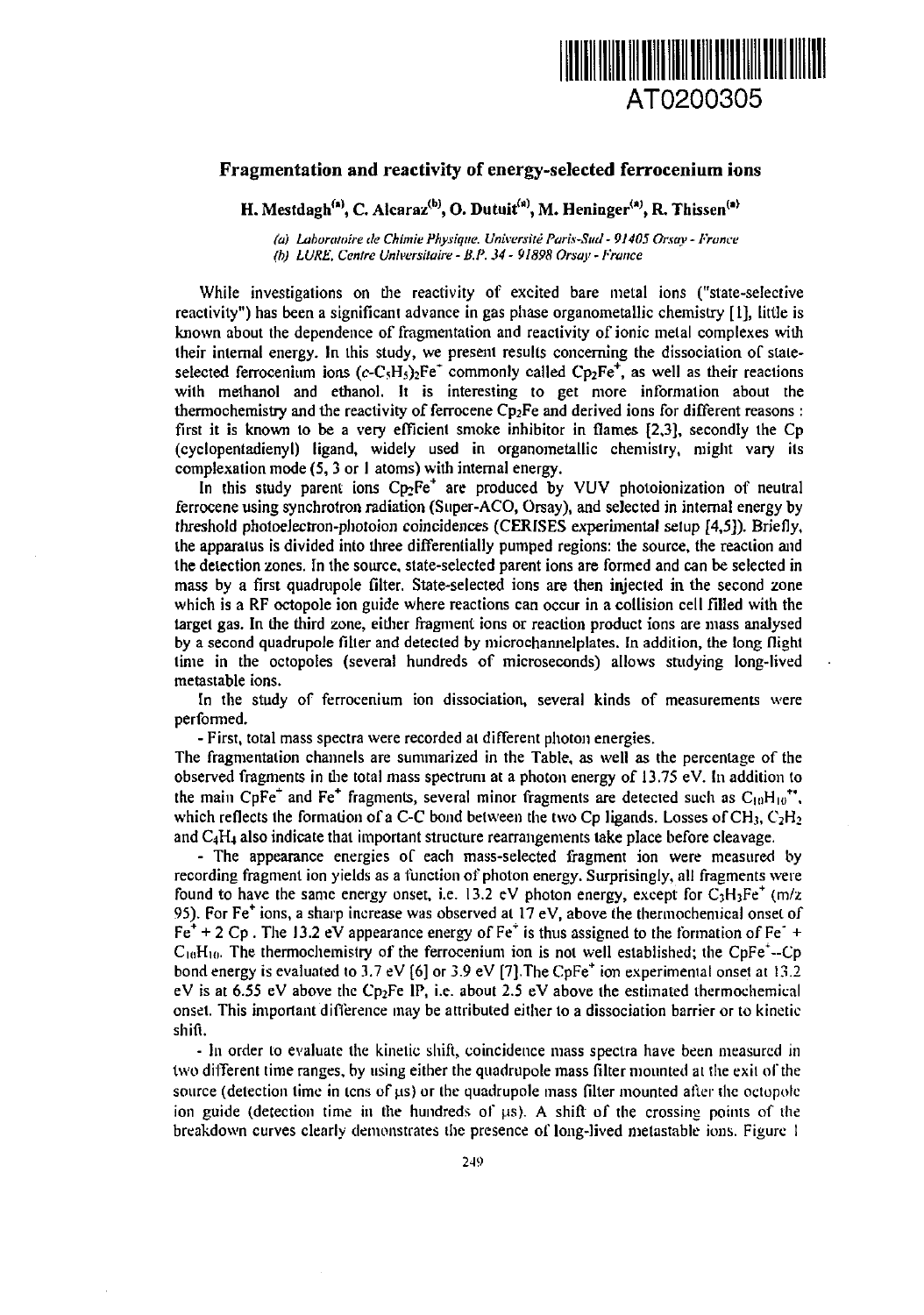shows the breakdown curve recorded by the second quadrupole mass filter for the major ions. In this diagram, parent ion lifetimes can be derived in the considered energy range. Results are reported in Figure 2, as well as lifetimes measured from lime-of-flight spectra.



Figure 1 : Breakdown curve of C<sub>10</sub>H<sub>i0</sub>Fe', restricted to the most important fragments CpFe' and Fe'.

| Mass | Fragment ion <sup>(a)</sup>                                                                                      | Neutral loss                                      | Appearance<br>threshold (eV) | %, spec. mass<br>$(3.75 \text{ eV}^{(b,c)})$ | %, coïncid.<br>$13.75 \text{ eV}$ <sup>(d)</sup> |
|------|------------------------------------------------------------------------------------------------------------------|---------------------------------------------------|------------------------------|----------------------------------------------|--------------------------------------------------|
| 186  | $C_{10}H_{10}Fe$ <sup>+</sup><br>(Cp <sub>2</sub> Fe <sup>x</sup> , parent)                                      |                                                   | 6.65                         | 84.2                                         |                                                  |
| 121  | $CiHiFe+$<br>$(CpFe+)$                                                                                           | C <sub>5</sub> H <sub>5</sub>                     | 13.2                         | 11.5                                         | 81                                               |
| 56   | $Fe+$                                                                                                            | $C_{10}H_{10}$<br>2 C <sub>s</sub> H <sub>s</sub> | 13.2,<br>17.0                | 1.9                                          | 8                                                |
| 171  | $C_9H_2Fe+$                                                                                                      | CH <sub>3</sub>                                   | 13.2                         | 0.6                                          |                                                  |
| 160  | $C_sH_sFc^+$                                                                                                     | $C_2H_2$                                          | 13.2                         | 0.5                                          |                                                  |
| 134  | $C_0H_0Fe^+$                                                                                                     | $C_4H_4$ ?                                        | 13.2                         | 0.2                                          |                                                  |
| 130  | $C_{10}H_{10}$                                                                                                   | Fe                                                | 13.2                         | 0.5                                          |                                                  |
| 95   | $C1H1Fe+$                                                                                                        | $C_3H_3 + C_2H_2$                                 | 17.3                         | 0.1                                          |                                                  |
|      | (a) Very minor fragments are found at m/z 158 and 128; their relative intensity increases with increasing photon |                                                   |                              |                                              |                                                  |

Table : Major fragmentation products of lerrocenium ion.

vm-rgv.

(b) Proportion of the considered ion in the mass spectrum, at photon energy  $Ei = 13.75$  eV.

(c) For Li  $-11.5$  cV (with LiF cutoff for photons  $\geq 12$  eV), the parent is the only detectable ion.

(d) Proportion of the considered ion in coincidence with threshold electrons (relative to the sum of ions in coincidence with threshold electrons), at photon energy  $Ei = 13.75$  eV.

- TIic CpFc (ituc-ol-flight spectra exhibit two peaks, corresponding *to* the time-ot-flight of the expected fragment and of the parent respectively. The latter corresponds to ions which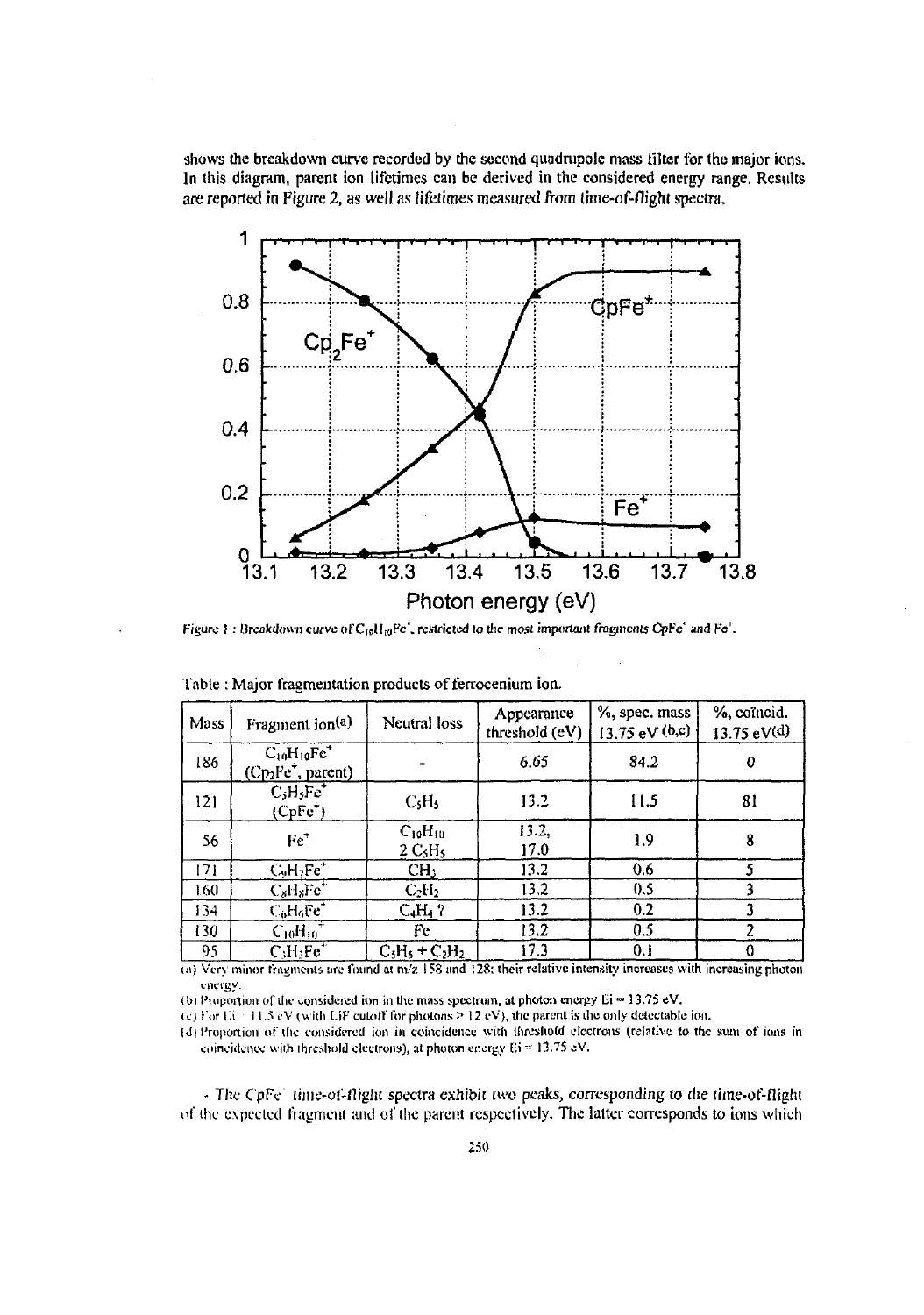fragment during their pathway between the source and the detector. Let us note that dissociation lifetime measurements reported in the literature [6,8], also shown in Figure 2, have some ambiguity in the internal energy assignment.



Figure 2: Fragmentation rate constant of Cp<sub>2</sub>Fe<sup>+</sup>:  $\bullet$  from the fragmentation diagram,  $\bullet$  from the time-of-flight spectra, Literature :  $O[6]$   $\Diamond$  [8] - RRKM fit [6]

Besides the evidence of a kinetic shift, two arguments seem to indicate the presence of a barrier and a rearrangement prior to dissociation : all fragments have the same appearance energy within experimental errors, secondly fragments such as  $C_{10}H_{10}^+$  demonstrate the recombination between the two Cp ligands.

The rate-determining step is thus most probably an isomerization of  $Cp_2Fe^+$ , which implies that the Cp loss is not a simple bond cleavage as previously supposed [6,8]. Figure 2 shows a RRKM fit calculated by Faulk and Dunbar [6], assuming a loose transition state. It does not fit well our experimental data. Further RRKM modelling, as well as structure calculations for the transition state, are now necessary to understand the fcrrocenium ion dissociation which appears to be much more complex than previously stated.

The reactivity of ferrocenium ion with methanol and ethanol has been investigated as a function of photon energy. It gave quite unexpected results. While no reaction occurs at lower photon energies, several reaction products appear at 13.0 eV photon energy, very close to the fragmaitation tlireshold. It was checked that these ions are really products from the parent ton  $Cp<sub>1</sub>Fe<sup>+</sup>$ , since reaction of each of the different mass-selected fragments with the alcohol leads to different products.

Only one product ion,  $m/z$  201 ("Cp<sub>2</sub>Fe(CH<sub>3</sub>)"'), comes from single collisions. It is formed in both reactions with methanol and with ethanol.

Several other products appear at the same threshold, mainly  $m/z$  217 ("Cp<sub>2</sub>Fe(OCH<sub>3</sub>)") for methanol and 231 ("Cp<sub>2</sub>Fe(OC<sub>2</sub>H<sub>2</sub>)<sup>+</sup>") for ethanol. Their non-linear increase with increasing reaclant gas pressure indicates that their formation involves several collisions.

The observed particular reactivity of the ferrocenium ion just below its fragmentation threshold seems to show that only mctastable ions arc reactive. It suggests that in order to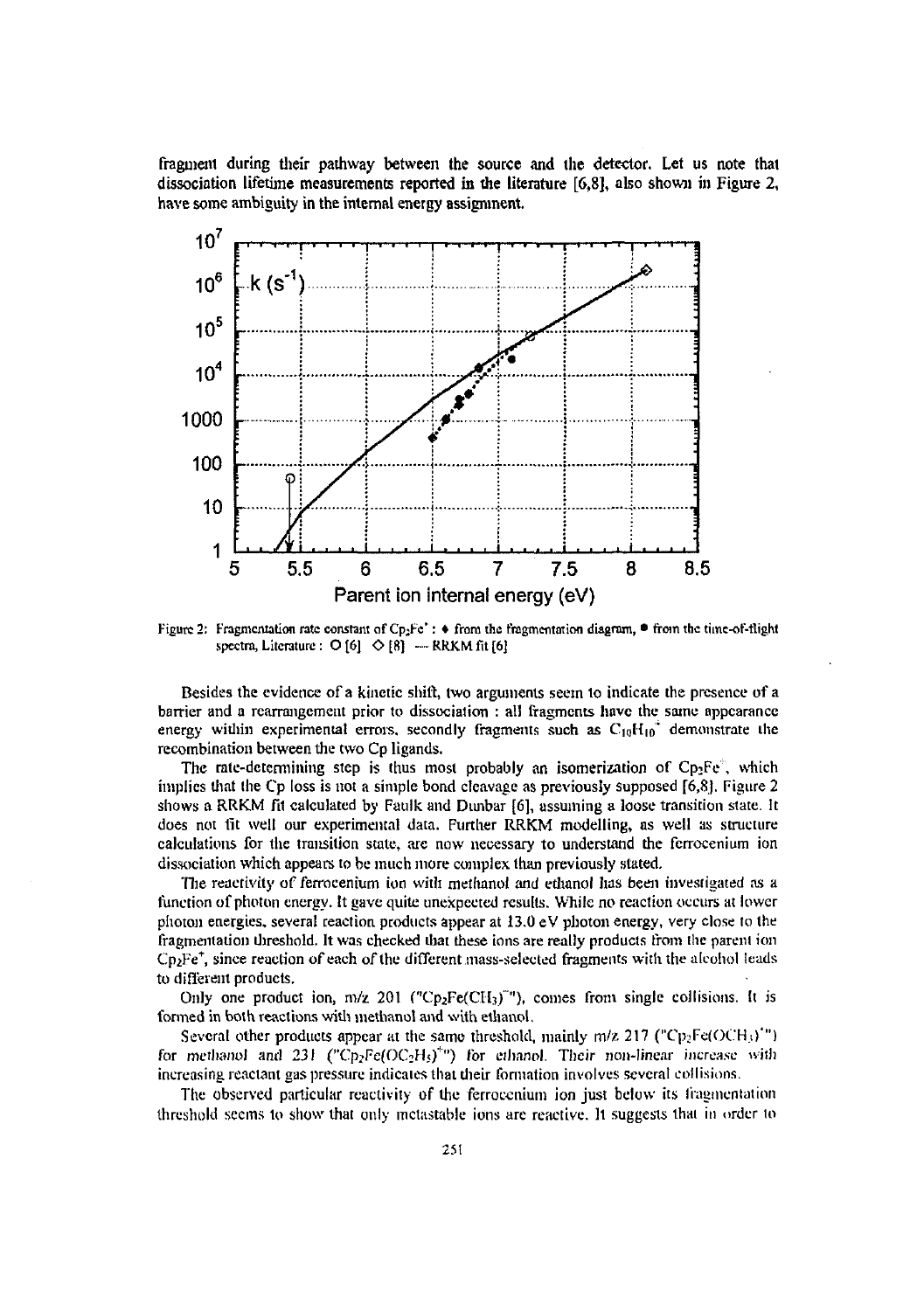either dissociate or become reactive, ferrocenium ions have first to isomerize. In order lo check this hypothesis, further work is necessary, in particular ab initio calculations of possible isomers.

## **References**

- [1] P.B. Armentrout, Ann. Rev. Phys. Chem. 41 (1990) 313.
- [2] P. Carty, J. Grant, E. Metcalfe, *Applied Organomet. Chem.* 10 (1996) 101.
- . [31 M. Kasper, K. Sattler, K. Siegmann, U. Matter, H.C. Siegmann, *J. Aerosol Sei.* 30 (1999) 217.
- |4] O. Dutuii. C. Alcaraz. D. Gerlich. P*M.* Guyon, *1.* Hepburn, C. Metayer-Zeitoun, J.B. Ozenne, M. Schweizer, T. Weng, *Chan. Phys.* **209** (1996) 177.
- 15) J. Loos. D. Schröder, W. Zuramack, H. Schwarz. R. Thissen, O. **Dutuii.** *Int. J. Moss Spectrom.* in press.
- 
- [6] J.D. Faulk, R.C. Dunbar. *J. Am. Chem. Sot:* 114 (1992) 8596. [7] M.F.Ryan,J.R.Eyler,D.E.Richaidson,././Im. *Chan.Soc.* 114(1992)8611.
- [8] S.J. Han, M.C. Yang, C.H. Hwang, D.H. Woo, J.R. Hahn, H. Kang, Y. Chung, *Int. J. Mass*<br>*Spectrom.* 181 (1998) 59.